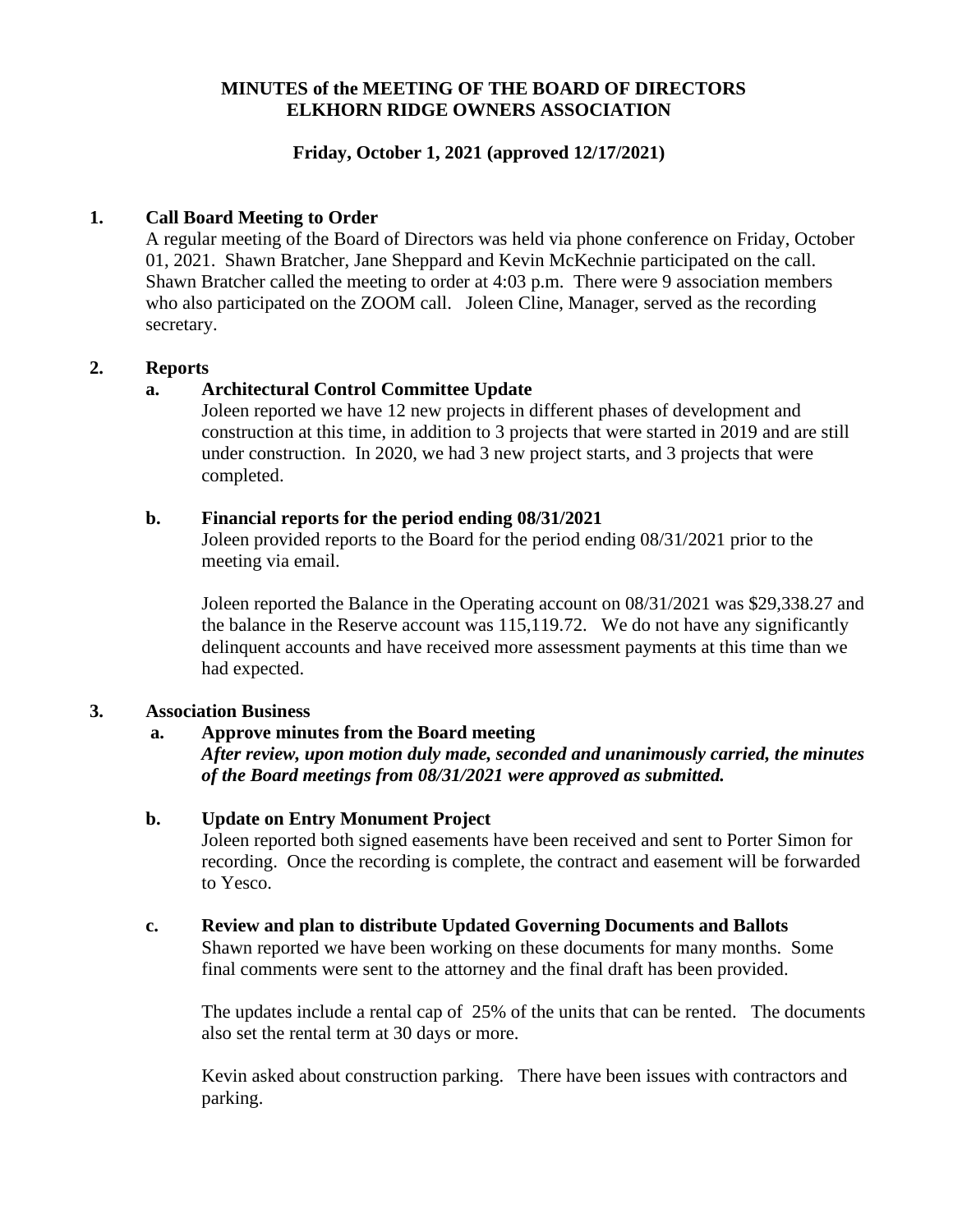Shawn suggested the following 3 items: 1) All construction trailers must exit the property after equipment and materials are dropped off. All cul-de-sacs will remain open so that members can pass through without having to reverse. Construction materials will not be stored on the roadway. Storage containers will not be stored on the roadway. No storage of equipment, vehicles, trailers, or materials on the paved roadway or neighboring property.

No blocking of driveways, refuse services, fire hydrants, emergency service access, mail delivery, other delivery services.

Construction parking needs to be parallel parking located on only one side of the road.

# *After review, upon motion duly made, seconded and unanimously carried, the Board moved to make the changes noted above.*

The Board discussed the opportunity to adopt a new enforcement policy which allows a quick response and direct path to fines when necessary.

## **d. Canyon Springs – Truckee Donner Land Trust**

Kevin reported there are 290 acres directly behind Elkhorn Ridge that is currently for sale. There are drainages, meadows and trails in that area that Elkhorn Residents enjoy. About a decade ago, there were developers planning for about 200 homes in that area. At the end of Courteney and Winchester behind those cul-de-sacs would be many new homes if Canyon Springs were to move forward. The Land Trust is interested in purchasing the land and keeping it as open space. The land Trust is ready to spend approximately 9 million on the land, and they are looking for donations to make up the difference of 1.7 million and are hoping to raise the funds by December 15.

The Board directed Joleen to ask the association attorney if it would be appropriate for the Association to make a donation for the purchase of the Canyon Springs area.

Kevin reported the Land Trust does some great work in the area. They are working on a legacy trail as well as connectivity to down town.

#### **e. Annual Meeting Plan (October 15, 2021)**

Joleen reported Kevin McKechnie and Shawn Bratcher each have another year on the Board. There are 3 volunteers willing to serve on the Board: Lisa Smith, Jane Sheppard, and Peter Beaupre.

The Board reported they would like to have a virtual meeting this year.

#### **f. Added Item: Fire Safe Designation**

Jane reported there is a meeting next week for the Fire Safe Council. There is a membership fee of \$340.43 for Elkhorn to remain part of the Glenshire/Devonshire Fire Safe Designation.

The Board directed Joleen to send the membership fee and renew Elkhorn's participation in the Fire Safe Community.